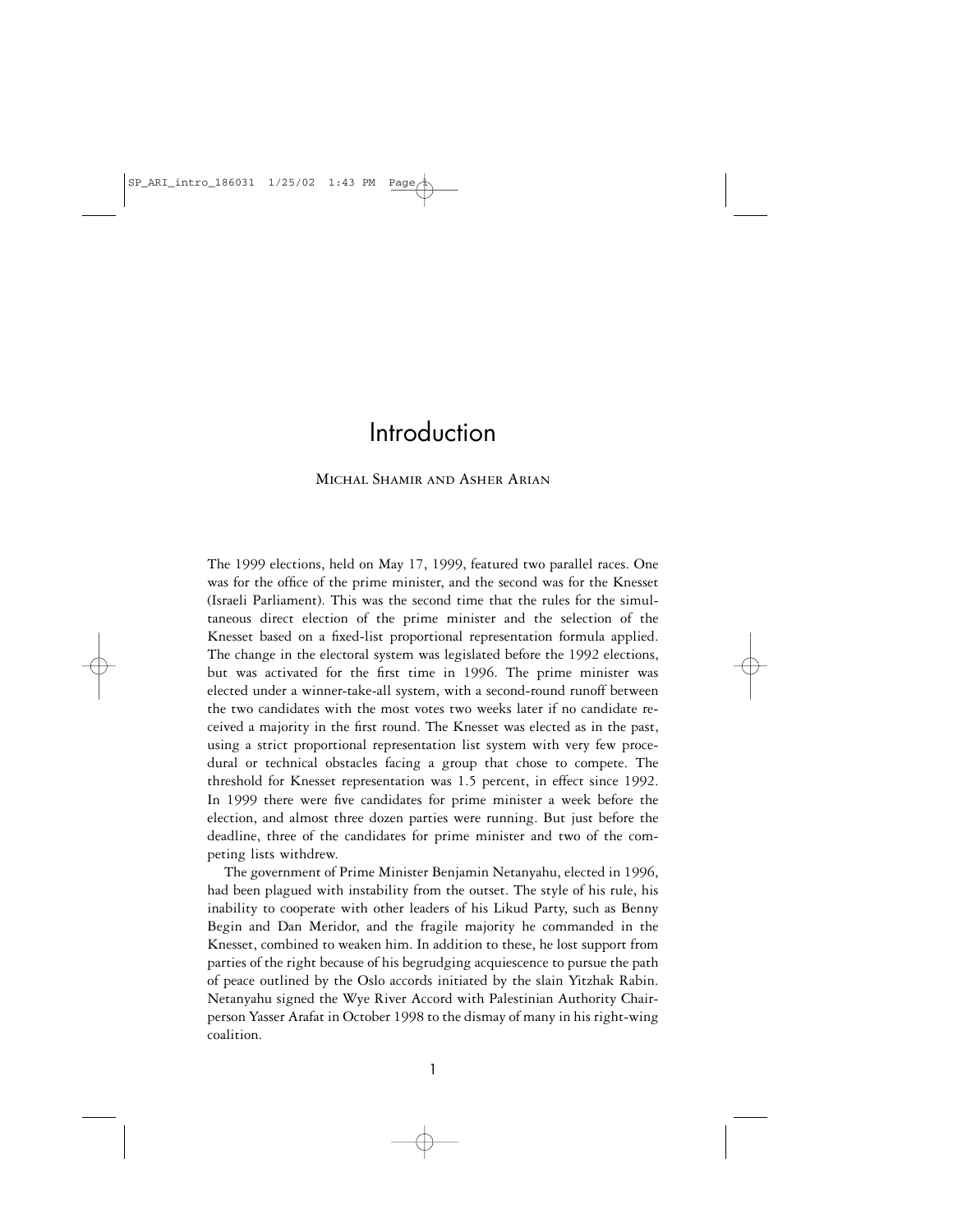The opposition in the Knesset made a motion in December 1998 for early elections, originally scheduled for the end of 2000. According to the provisions of the law regulating the direct election of the prime minister, had Netanyahu been voted out of office by the Knesset, new elections for the prime minister and the Knesset would take place within sixty days. After initially opposing the move, Netanyahu finally decided to embrace the inevitable and to control the length of time available for the campaign. Netanyahu agreed to legislate early elections and the date finally agreed to was May 17, 1999, thus giving the parties and candidates six months to prepare for the showdown, rather than the two months that would have been the preference of those who drafted the legislation.

Many shifts of affiliation occurred during the campaign period. One member of the Knesset, Eliezer Zandberg, actually changed his parliamentary affiliation five times, beginning with membership in the extreme right-wing Tzomet and ending up on the anticlericalist dovish Shinui list. The Center Party emerged, formed by leaders from various parties (see the chapter by Nathan Yanai, in this volume), and the Labor Party coalesced with two smaller parties to form One Israel (see the chapter by Gideon Doron, in this volume).

The front-runners for the prime minister post were Netanyahu, and Labor Party leader Ehud Barak. Netanyahu's campaign used the slogan, A Strong Leader for the Future of Israel, signaling that only he could properly defend Jerusalem, and a variation on the Peace and Security slogan that brought him to power three years earlier. Netanyahu, engaged in political infighting, found himself unable to heat up the torpid campaign during the long election period. Ideological differences were muted as both candidates appealed to the center, most notably narrowed because the right-wing Netanyahu government had approved the Wye River Accord and had actually handed over some West Bank land to the Palestinian Authority.

Most Israelis accepted the land-for-peace formula although differences remained regarding how much land would have to be given up. There was also a growing realization that a Palestinian state was inevitable. Ironclad ideological credos of the past were downplayed as the party dealigned because of the international political developments and the changes introduced to the electoral system (see the chapter by Asher Arian and Michal Shamir, in this volume). Rather than dwell on the difficult issues of concessions in the West Bank, the future of Jerusalem, or how much of the Golan Heights should be returned to Syria, the campaign focused on one issue: Netanyahu's performance as prime minister. In a TV debate months before the election and just after resigning as Netanyahu's defense minister to run at the head of the Center Party, Yitzhak Mordechai blasted Netanyahu with unforgettable phrases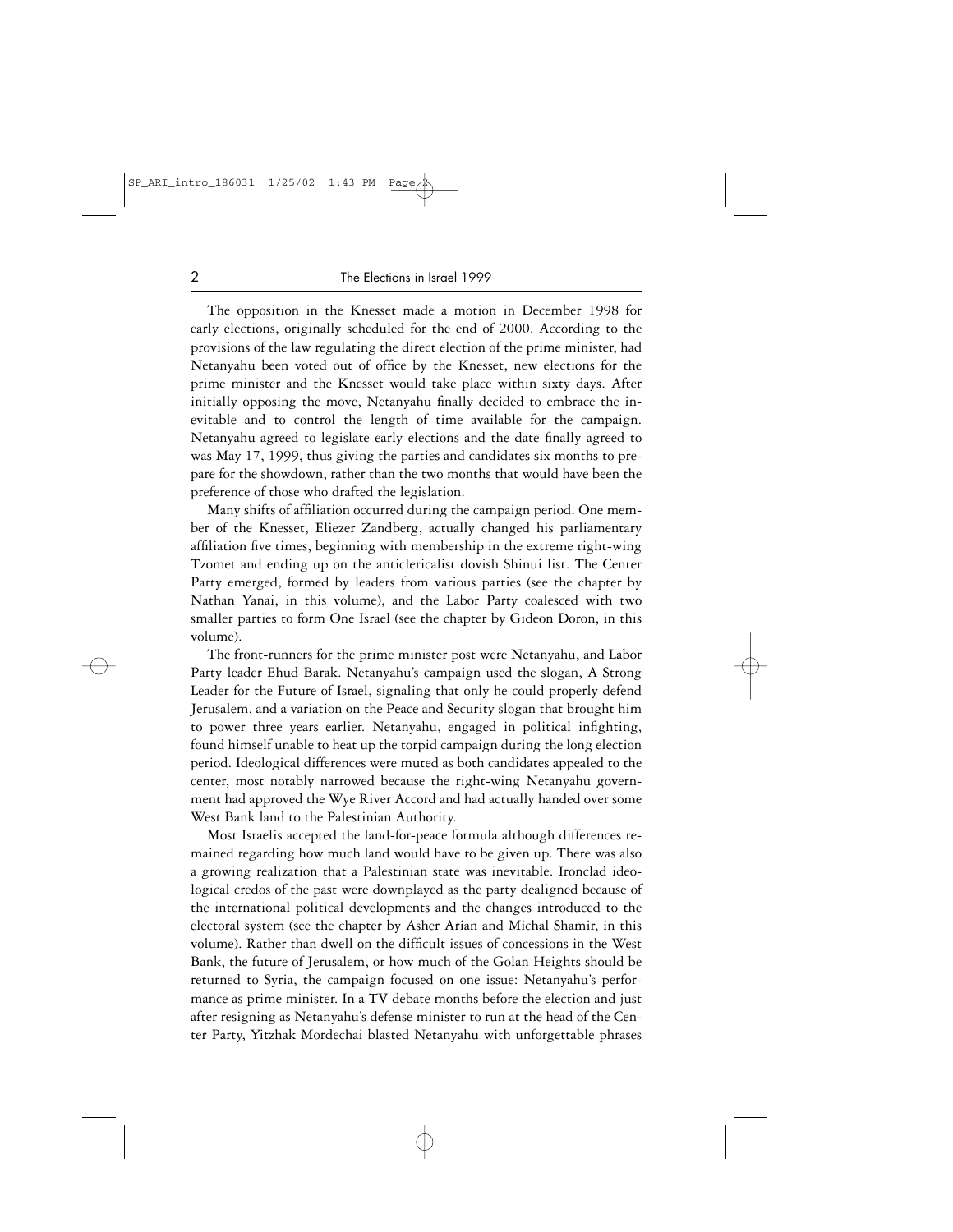accusing him of engaging in "compulsive lies," "dangerous adventurism," and "unethical leadership."

As Election Day approached and as support for Barak grew, Netanyahu became more desperate. The prime minister had the Likud replay commercials that featured scenes of suicide bombing attacks in Israeli streets, blaming the Labor opposition for being soft on terror. His appeal to such controversial arguments indicated to many just how embattled he felt.

Close to the election, the polls showed that Barak was likely to win a majority even in a field that featured many candidates. Hence three of them, all opposed to Netanyahu, decided to withdraw their candidacies a short time before the final deadline as provided by the law. The three candidates were Benny Begin, formerly of the Likud and a candidate of the nationalist right; Azmi Bishara, an Arab member of the Knesset; and former defense minister Mordechai, head of the newly formed Center Party.

Table I.1 presents the results of the elections in both the prime minister and the Knesset races. The prime ministerial race came down to Netanyahu against Barak. Barak won by a landslide (56% to 44%) but the parties of the candidates, Likud and Labor, won fewer seats in the Knesset than they had in decades, and only middle-size and small parties were elected to the Knesset. Table I.2 brings the vote results for the prime ministerial candidates, and for Likud and Labor in selected communities in 1999 compared to 1996.

The dual system of elections led to a very fragmented Knesset, and with it, a high probability of an unstable government. The prime minister is the focus of power and policy and since he was directly elected this concentration of power was increased. But since the prime minister cannot rule without a majority in the Knesset, he becomes hostage to coalition negotiations, and these are very costly in terms of the prime minister's time and the public's money. The dual ballot system fostered middle- and small-size parties, and those parties had greater bargaining power in the absence of large-size parties.

The reform that provided the voters with two ballots instead of one changed their voting calculus, and altered the nature of the campaign, the party system, and the relations between the legislative and executive branches. The electoral reform and its repercussions are featured in all of the chapters in this volume. The major aspect of the electoral reform, the direct election of the prime minister, receives considerable consideration but there were developments in other areas, such as in the selection methods of candidates (see Gideon Rahat, chapter 12, in this volume).

The voters intuitively understood the potential of the reform and acted accordingly. Large parties were abandoned since voters assessed that policy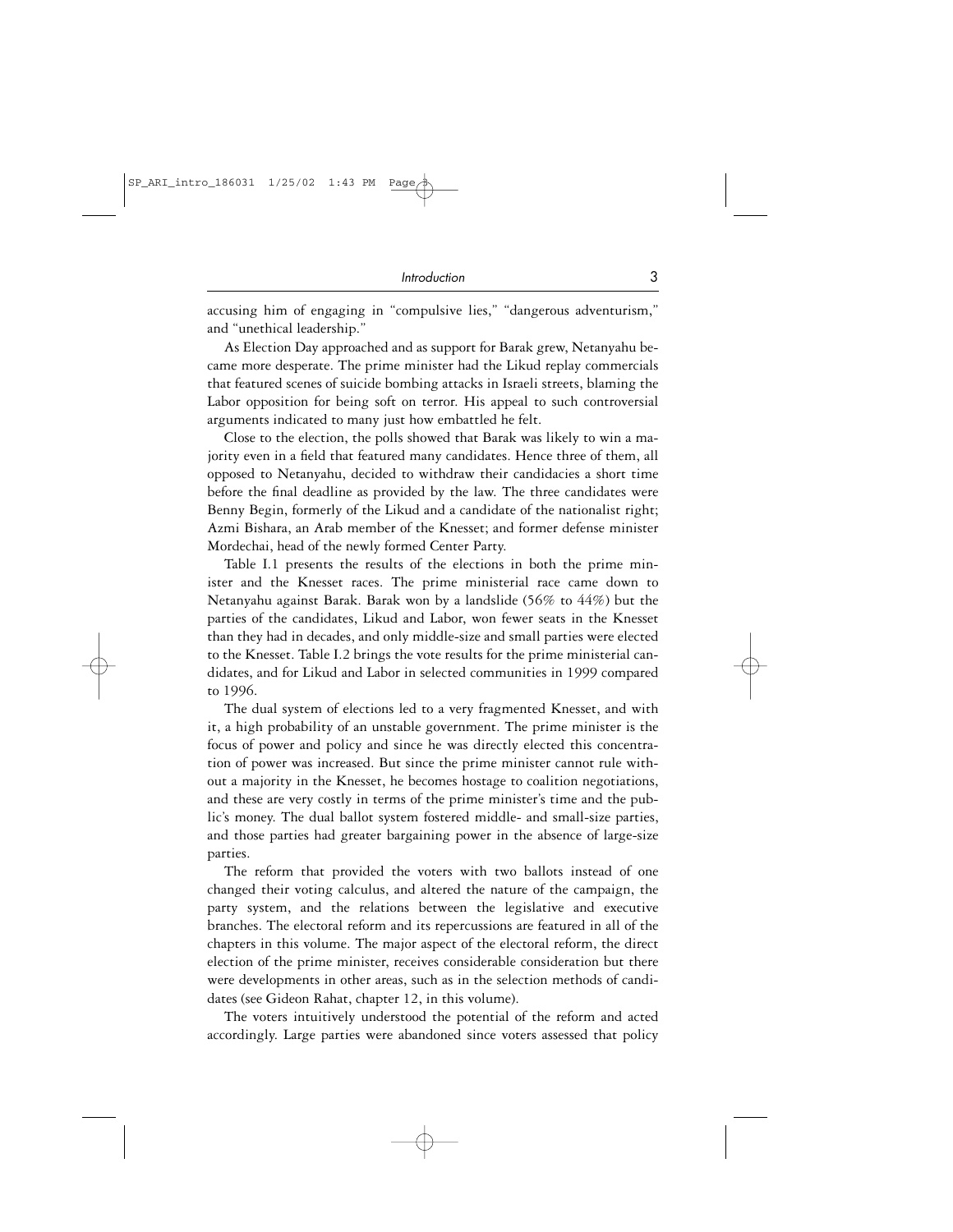| <b>Prime Minister</b>   | % of Valid Votes   | <b>Votes</b>        |                         |
|-------------------------|--------------------|---------------------|-------------------------|
| Ehud Barak              | 1,791,020          | 56.1                |                         |
| Benjamin Netanyahu      | 1,402,474<br>43.9  |                     |                         |
| Knesset                 | <b>Valid Votes</b> | % of Valid Vote     | <b>Knesset Seat</b>     |
| One Israel <sup>a</sup> | 670,484            | 20.3                | 26                      |
| Likud <sup>b</sup>      | 468,103            | 14.1                | 19                      |
| Shas                    | 430,676            | 13.0                | 17                      |
| Meretz                  | 253,525            | 7.7                 | 10                      |
| Israel b'Aliya          | 171,705            | 5.2                 | 6                       |
| Shinui                  | 167,748            | 5.1                 | 6                       |
| Center                  | 165,622            | 5.0                 | 6                       |
| National Religious      | 140,307            | 4.2                 | 5                       |
| United Torah Jewry      | 125,741            | 3.8                 | 5                       |
| United Arab List        | 114,810            | 3.5                 | 5                       |
| National Union          | 100,181            | 3.0                 | $\overline{4}$          |
| Hadash                  | 87,022             | 2.6                 | $\overline{\mathbf{3}}$ |
| Israel Beiteinu         | 86,153             | 2.6                 | 4                       |
| Balad                   | 66,103             | 2.0                 | $\overline{2}$          |
| One Nation              | 64,143             | 1.9                 | $\overline{2}$          |
| Pnina Rosenblum         | 44,953             | 1.4                 | $\overline{0}$          |
| Pensioners              | 37,525             | 1.1                 | $\overline{0}$          |
| Green Leaf              | 34,029             | 1.0                 | $\overline{0}$          |
| Third Way               | 26,290             | 0.8                 | $\overline{0}$          |
| Greens                  | 13,292             | 0.4                 | $\overline{0}$          |
| Hope                    | 7,366              | 0.2                 | $\overline{0}$          |
| Casino                  | 6,540              | 0.2                 | $\overline{0}$          |
| Heart of Immigrants     | 6,311              | 0.2                 | $\overline{0}$          |
| Negev                   | 4,324              | 0.1                 | $\overline{0}$          |
| Tzomet                  | 4,128              | 0.1                 | $\overline{0}$          |
| Natural Law             | 2,924              | $\mathsf{c}$        | $\overline{0}$          |
| Romanian                | 2,797              | $\mathsf{c}\xspace$ | 0                       |
| Raam                    | 2,151              | $\mathsf{c}\xspace$ | 0                       |
| New Arab                | 2,042              | $\mathsf{C}$        | $\overline{0}$          |
| Male Rights             | 1,257              | $\epsilon$          | 0                       |
| Heritage                | 1,164              | $\epsilon$          | $\overline{0}$          |
| <b>TOTAL</b>            | 3,309,416          | 99.6%               | 120                     |

Table I.1 Results of the 1999 Elections

Minimum needed for representation (1.5%)—49,642 votes.

Quota per Knesset seat—25,936 votes.

Source: *Central Bureau of Statistics.* There were 4,285,428 eligible voters; 3,373,748 (78.7% of eligible voters) participated in the elections. In the prime minister vote, 3,372,952 participated (78.7%) and 3,309,416 (77.2% of eligible votes) participated in the Knesset vote. For the prime minister, 179,458 (5.3% of votes cast) were invalid because they were blank ballots, or they were cast for candidates no longer running (9,826 votes). For the Knesset, 64,332 (2.2%) were disqualified, and 197,093 (6%) were for parties below the minimum required.

a Labor with Gesher and Meimad in 1999; Labor in 1996.

b With Gesher and Tzomet in 1996.

c Less than 0.1% of the vote.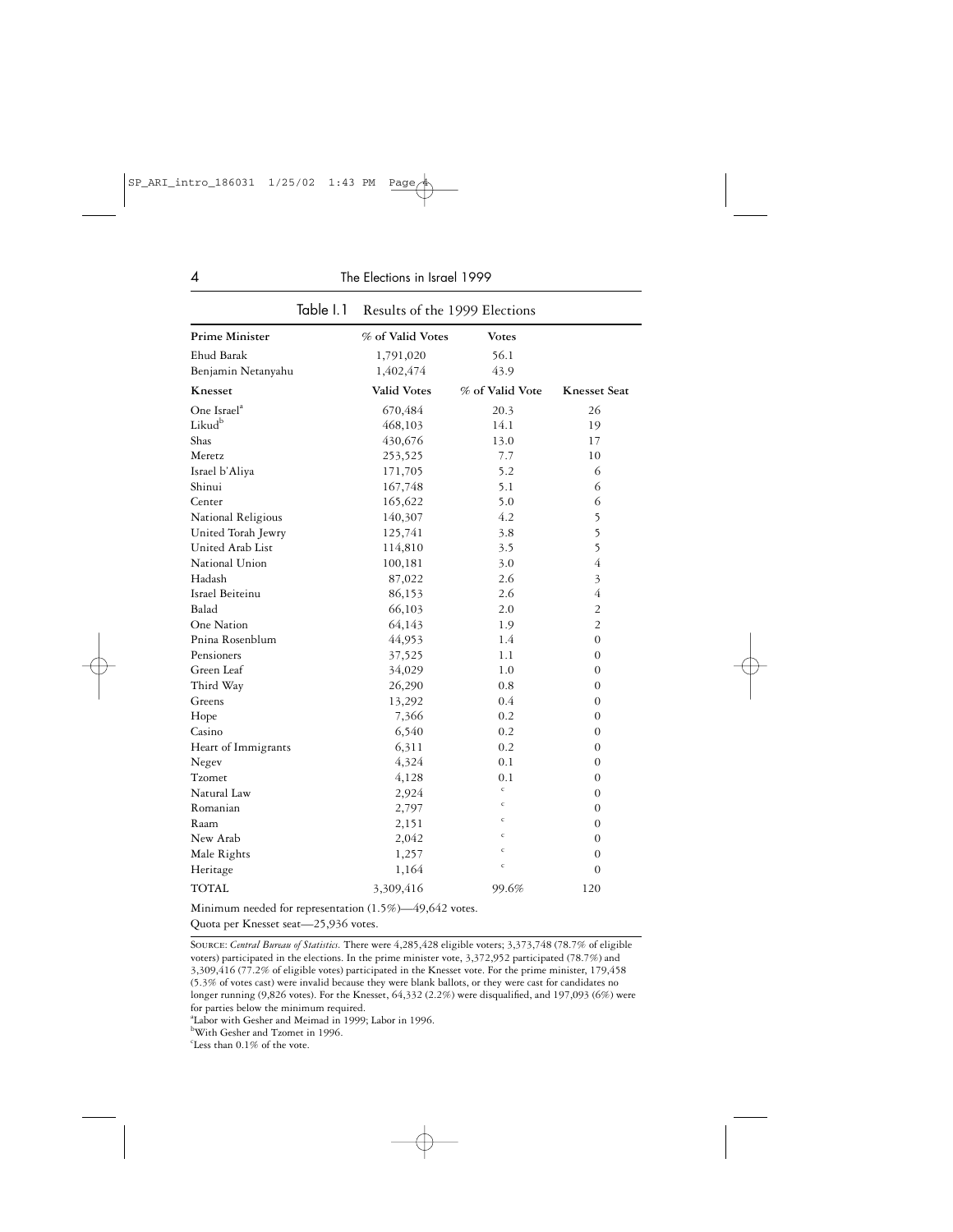|                        | Netanyahu   | Barak (Peres) | Likud <sup>a</sup> | Labor <sup>b</sup> |  |
|------------------------|-------------|---------------|--------------------|--------------------|--|
| National Total         | 43.9(50.5)  | 56.1 (49.5)   | 14.1 (24.9)        | 20.3(26.6)         |  |
| Jewish settlements     | 48.3(55.6)  | 51.5(44.3)    | 15.4 (27.4)        | 21.6(27.7)         |  |
| Non-Jewish settlements | 5.3(5.2)    | 94.3 (94.7)   | 1.3(2.2)           | 7.7(16.7)          |  |
| Druze settlements      | 20.6(21.3)  | 79.3 (78.6)   | 7.9(11.7)          | 21.7(40.5)         |  |
| Bedouin settlements    | 8.6(6.8)    | 91.3 (93.1)   | 0.7(1.5)           | 4.0(14.9)          |  |
| Bnei Brak              | 88.7 (88.9) | 11.2(11.0)    | 6.5(11.1)          | 4.4(6.6)           |  |
| Jerusalem              | 64.5(69.9)  | 35.4 (30.0)   | 15.2(25.6)         | 14.1(16.3)         |  |
| Nazareth               | 1.1(1.3)    | 98.8 (98.6)   | 0.2(0.3)           | 3.4(8.5)           |  |
| Nazareth Heights       | 46.0(51.2)  | 53.9 (48.7)   | 19.3 (28.4)        | 12.9(28.4)         |  |
| Tel Aviv               | 35.6 (44.8) | 64.2(55.1)    | 15.4 (26.6)        | 27.4 (33.9)        |  |
| Golan Heights          | 41.4(49.7)  | 58.5 (50.2)   | 9.2(16.3)          | 23.3 (31.2)        |  |
| Jews beyond Green Line | 78.0 (83.7) | 21.9(16.2)    | 19.5 (32.1)        | 8.3(10.1)          |  |
| Kibbutzim              | 6.8(10.0)   | 93.1 (89.9)   | 1.8(3.1)           | 50.5 (54.8)        |  |
| Moshavim               | 44.2(51.8)  | 55.7 (48.1)   | 16.3(26.7)         | 30.8 (34.8)        |  |
|                        |             |               |                    |                    |  |

Table I.2 Voting Support (in %) for Prime Minister, Likud and Labor in Selected Communities, 1999 and 1996 May 17, 1999 (May 29, 1996)

Source: *Election results of the Central Elections Committee, as reported in Haaretz and Maariv, May 19 and May 23, 1999; and in the Hayom supplement of Maariv, June 2, 1996, 8–17.*

a Likud-Gesher-Tzomet in 1996.

b One Israel in 1999, with Gesher and Meimad.

would be set by the election of the prime minister and not by the vote for the Knesset, and accordingly the vote for parliament became the arena for sectarian contestation. Fifteen parties won seats in the 1999 elections compared with 11 in 1996. The effective number of electoral parties rose from 6.2 to 10.3; the effective number of parliamentary parties rose from 5.6 to 8.7; electoral volatility rose from 17.3 to 24.8. These were the highest in the history of elections in Israel and one of the highest in Western democracies (Hazan and Diskin 2000, 632).

Four chapters in this volume analyze voting behavior, from four different perspectives. Our chapter (chapter 1) analyzes the 1999 election from a comparative and long-term perspective in terms of the party system and voting behavior. We discuss the different phases of the Israeli party system, its current dealignment characteristics, the increase in issue voting, the growing importance of candidates in voters' calculus, and the vitality of the bloc alignment. We consider changes in electoral behavior, and in particular the increased importance of issue voting, candidates, and performance evaluations. As the parties and voters' party identification weaken, the prime ministerial candidates replace the parties in the eyes of the voters, and the blocs of left and right gain in importance.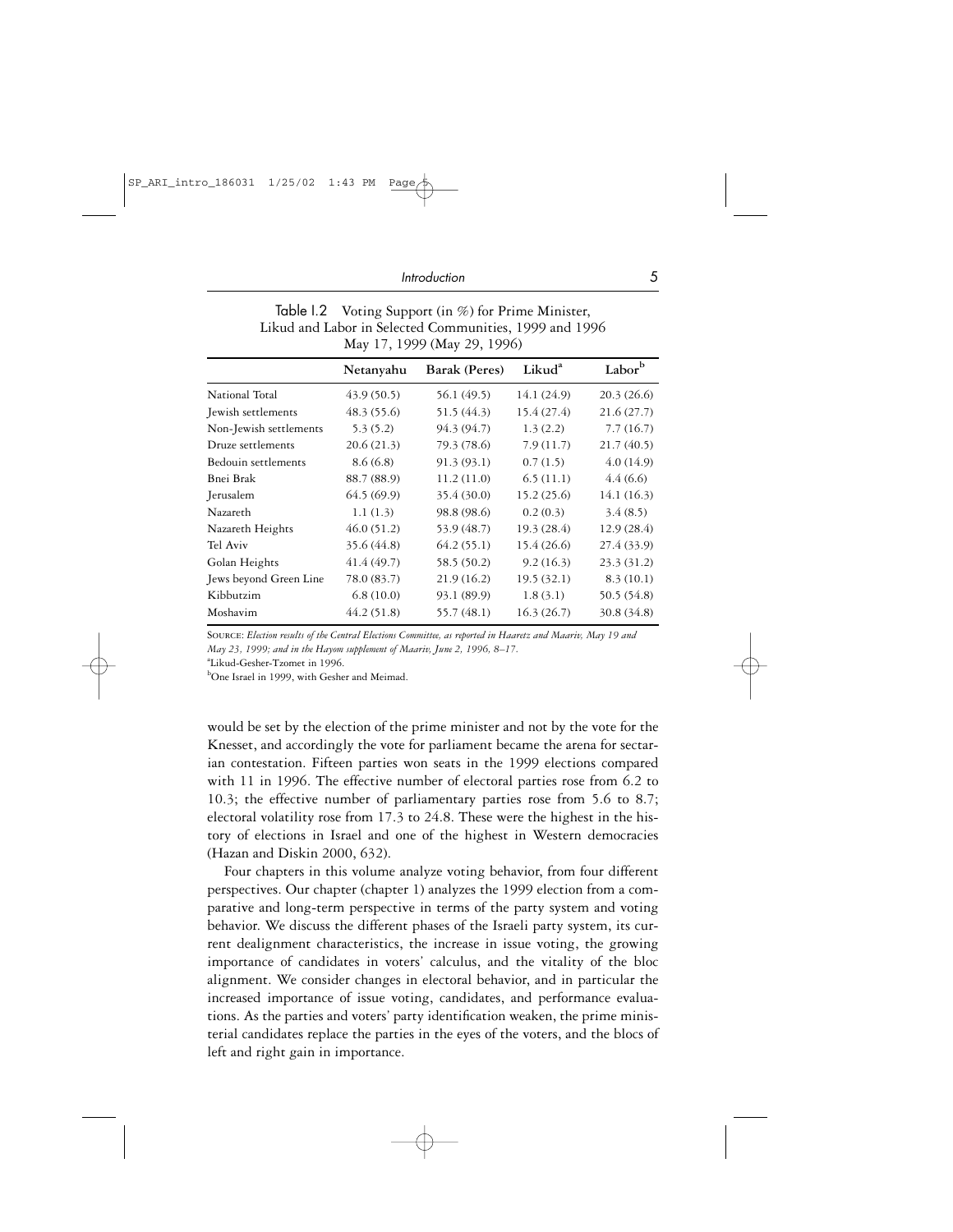The next two chapters focus on strategic and split-ticket voting. Up to two days before the election, there were five prime ministerial candidates. Paul Abramson and John H. Aldrich (chapter 2) discuss strategic voting considerations in the prime ministerial race before three of the candidates withdrew, based on survey data we collected in the month before the election as part of the Israeli National Election Study.

There was a good deal of split-ticket voting as a result of the system, whereby a voter selects the candidate for prime minister representing the Likud or Labor, but selects a different party for the Knesset vote. Due to the two-ballot system, split-ticket voting became easy and popular. Dana Arieli-Horowitz (chapter 3) assesses this phenomenon based on aggregate data in the 1996 and 1999 elections, the two elections held under the hybrid system of simultaneous elections to the Knesset and for the prime minister.

The chapter by Michael Shalev and Sigal Kis (chapter 4) attempts to resurrect the role of class in electoral behavior. Indeed most voting research in Israel—including our own—has noted the relative absence of class politics and class voting. Using our 1999 survey data, in addition to ecological analysis of aggregate data, and multilevel analysis, they demonstrate class effects. However, they conclude their study by suggesting that in Israel "the most obvious correlates of these class-voting linkages are non-economic: disputed issues of collective identity, the role of religion in personal and national life, and management of the peace process and future borders." This indicates less of a disagreement with our work than a difference of emphasis. Collective identity, nationalism, religiosity, and ethnicity are exactly the factors we emphasize in our analyses. Class effects are mediated and depend upon the social and historical experiences of individuals and groups, and do not by themselves and directly define electoral behavior. The sophisticated and multifaceted analysis by Shalev and Kis is to be commended, and we join their plea for more ecological studies, and in particular for multilevel analyses and better data.

The list of special group parties that did better in 1999 than ever was wildly variegated: it included the Haredi, ultra-Orthodox, non-Zionist Shas; the passionate anti-Haredi secular Shinui; two parties appealing to immigrants from the former Soviet Union; and Arab parties. The usual large parties, Labor and Likud, became much smaller. Yoav Peled's chapter (chapter 5) analyzes the continuing electoral success of Shas; As'ad Ghanem and Sarah Ozacky-Lazar (chapter 6) focus on the Arab parties and voters. Zvi Gitelman and Ken Goldstein (chapter 7) discuss the "Russian" revolution in Israeli politics. Daphna Canetti, Howard L. Frant, and Ami Pedhazur (chapter 8) analyze these developments in terms of party system polarization.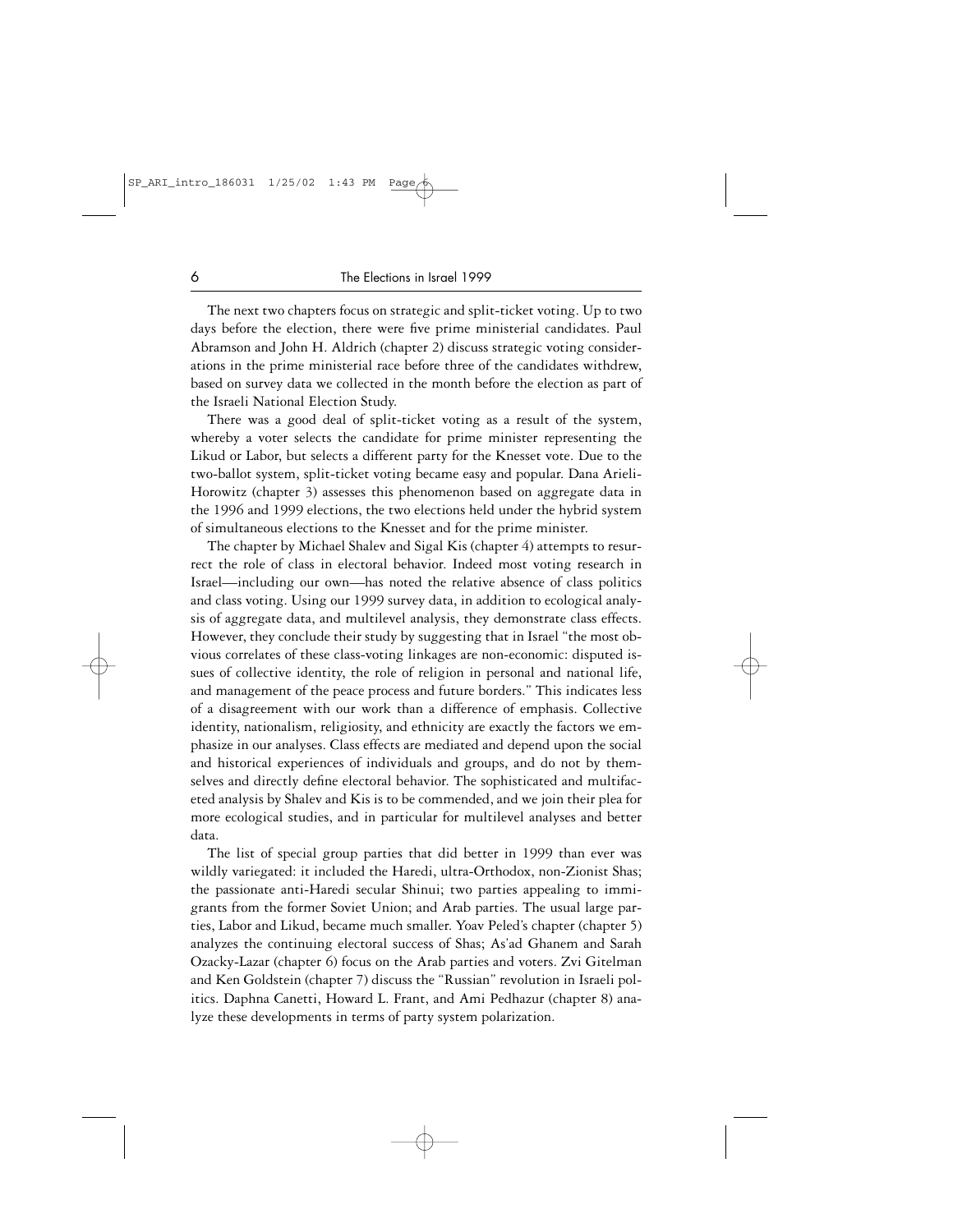This array of parties is especially interesting because it suggests the importance of domestic issues in determining the outcome. This appears to be the case for the Knesset vote, but not for the vote for prime minister. There was much evidence of rising unemployment, decline in the rate of growth of the gross domestic product (GDP), and misspending of public money, but the economic policy differences between the two main parties were not all that wide. Personalities seemed to matter, since many voters seemed attentive to the character of the contenders. The fact that Netanyahu had lost the support of many of the Likud leadership such as Begin, Mordechai, David Levy, and Meridor, worked against the prime minister.

Some observers, especially in the foreign media, interpreted the election of Barak as prime minister as a fundamental sea change in Israeli priorities and belief patterns. This analysis was encouraged by the fact that the voting resulted in the largest margin ever achieved in Israeli elections. Consider: No party had ever won an absolute majority of the votes; the Netanyahu-Peres contest of 1996 was decided by less than 1% of the vote; accordingly, the 1999 spread (Barak 56% and Netanyahu 44%) seemed like a landslide. But this view was incorrect. Old patterns funneled into a new system of voting produced the 1999 results. As always in elections, and probably more than before, the candidates played a fundamental role in determining the results. A more appropriate way to think of the 1999 Israeli elections is that a weak candidate (Barak) bested a wounded prime minister abandoned by most of his political allies (Netanyahu).

Based on the landslide, political scientists might be tempted to view 1999 as a realigning election. But that would also be incorrect at worst, premature at best. As we show in our contribution, the election results do not signify significant readjustments in the size or in the social and ideological makeup of the opposing camps. Barak's plans for peace with the Arab world may or may not be realized, but the election was not focused on those plans.

Both candidates made great strides toward the center of the Israeli political spectrum in forming their platforms and while their styles and temperaments differed, on fundamental positions they seemed not that far from one another. The contributions by Gideon Doron (chapter 9) and by Jonathan Mendilow (chapter 10) discuss these and other aspects of the election campaigns of the two candidates and their parties. Their analyses are complemented by Nathan Yanai's (chapter 11) investigation of the emergence and failure of the Center Party. Gabriel Weimann and Gadi Wolfsfeld (chapter 13) examine the struggle over the electoral agenda between the media and the prime ministerial candidates, comparing the elections of 1996 with those of 1999.